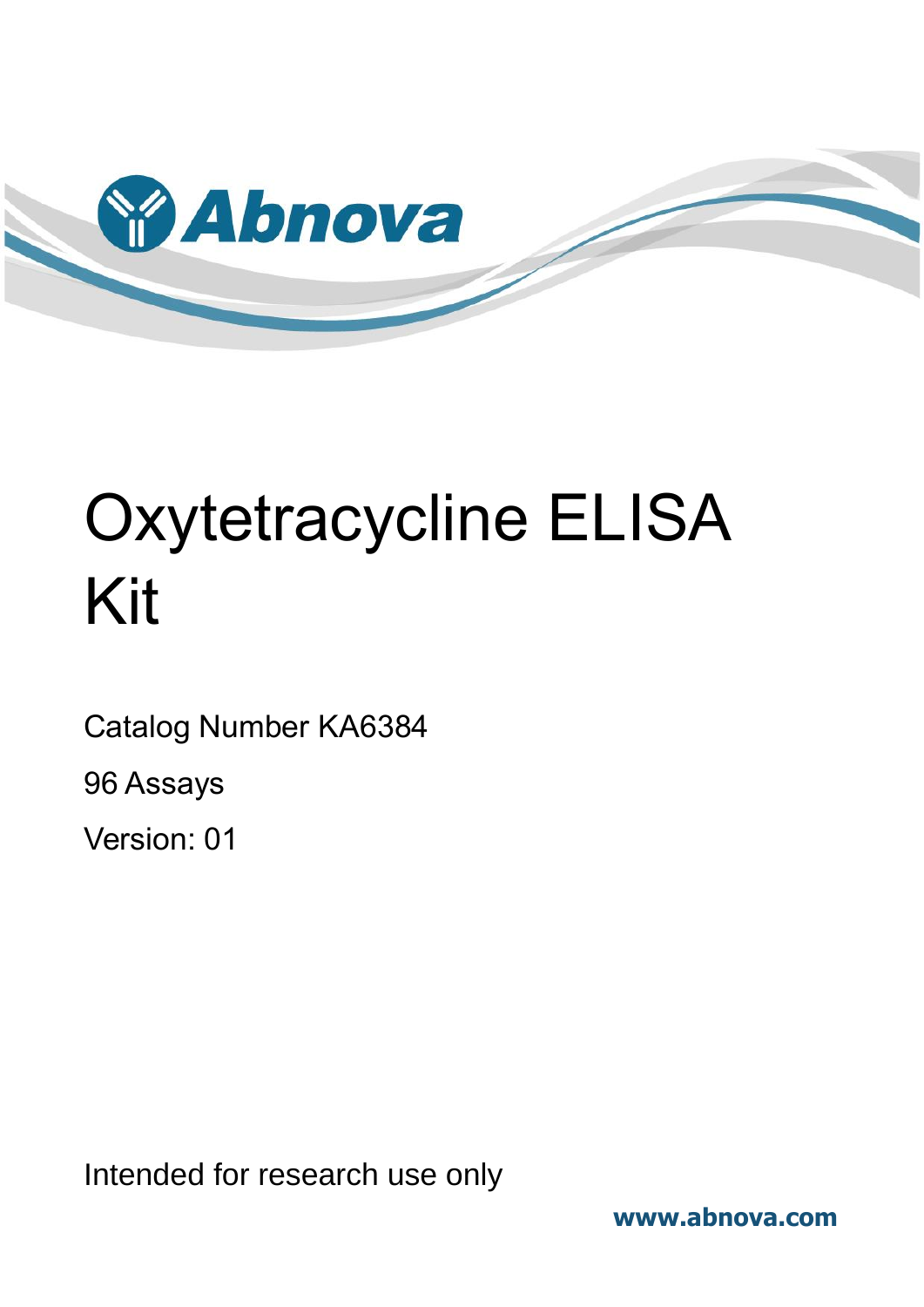

# **Table of Contents**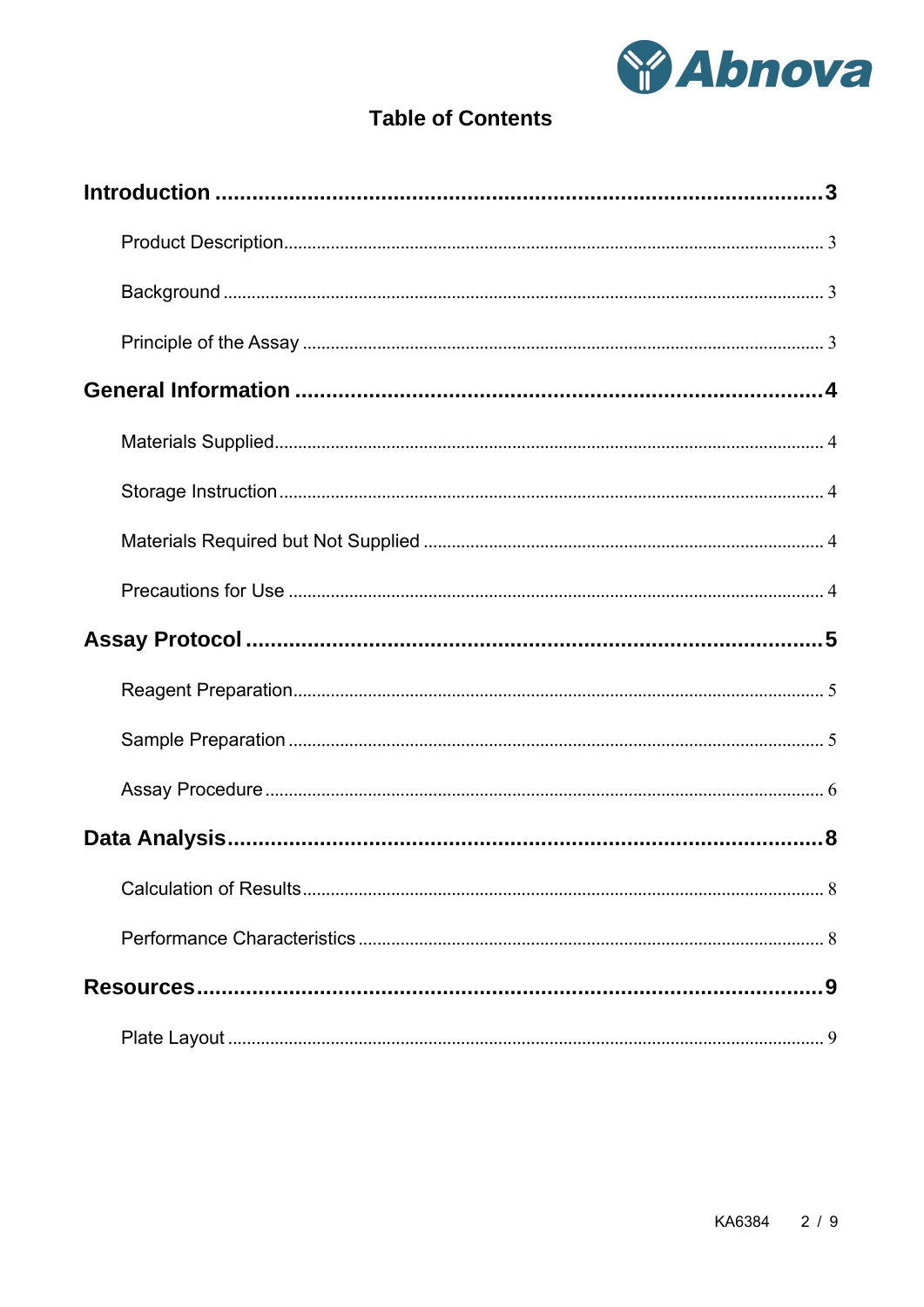

## <span id="page-2-1"></span><span id="page-2-0"></span>**Introduction**

#### **Product Description**

<span id="page-2-2"></span>This ELISA kit is used for in vitro quantitative determination of Oxytetracycline.

#### **Background**

Oxytetracycline is a broad-spectrum antibiotic that belongs to the class of tetracyclines. It is effective against bacterial, chlamydial, and mycoplasma infections. The mechanism of action of this drug is to bind to 30S ribosomal subunit and prevent initiation of translation by binding of aminoacyl tRNA to the A site of the ribosome, thereby inhibiting protein synthesis. The drug can be used as a feed additive for food-producing animals to treat bacterial infections. It can also be used to promote growth in food-producing animals, promote milk and egg production and improve the efficiency of feed.

#### <span id="page-2-3"></span>**Principle of the Assay**

Oxytetracycline ELISA kit is used to quantitatively measure Oxytetracycline in tissue, milk, eggs, and feed samples. The kit is based on the Competitive ELISA principle. Samples and standards are added to the microwell plate that is pre-coated with an antigen and competes for binding to the anti-Oxytetracycline antibody. The HRP conjugate is added to each well and any unattached conjugates are washed off using Wash Buffer. The HRP enzymatic reaction is detected by the addition of substrate reagents. Finally, the reaction is terminated with an acidic stop solution. The color developed is inversely proportional to the concentration of Oxytetracycline in the samples.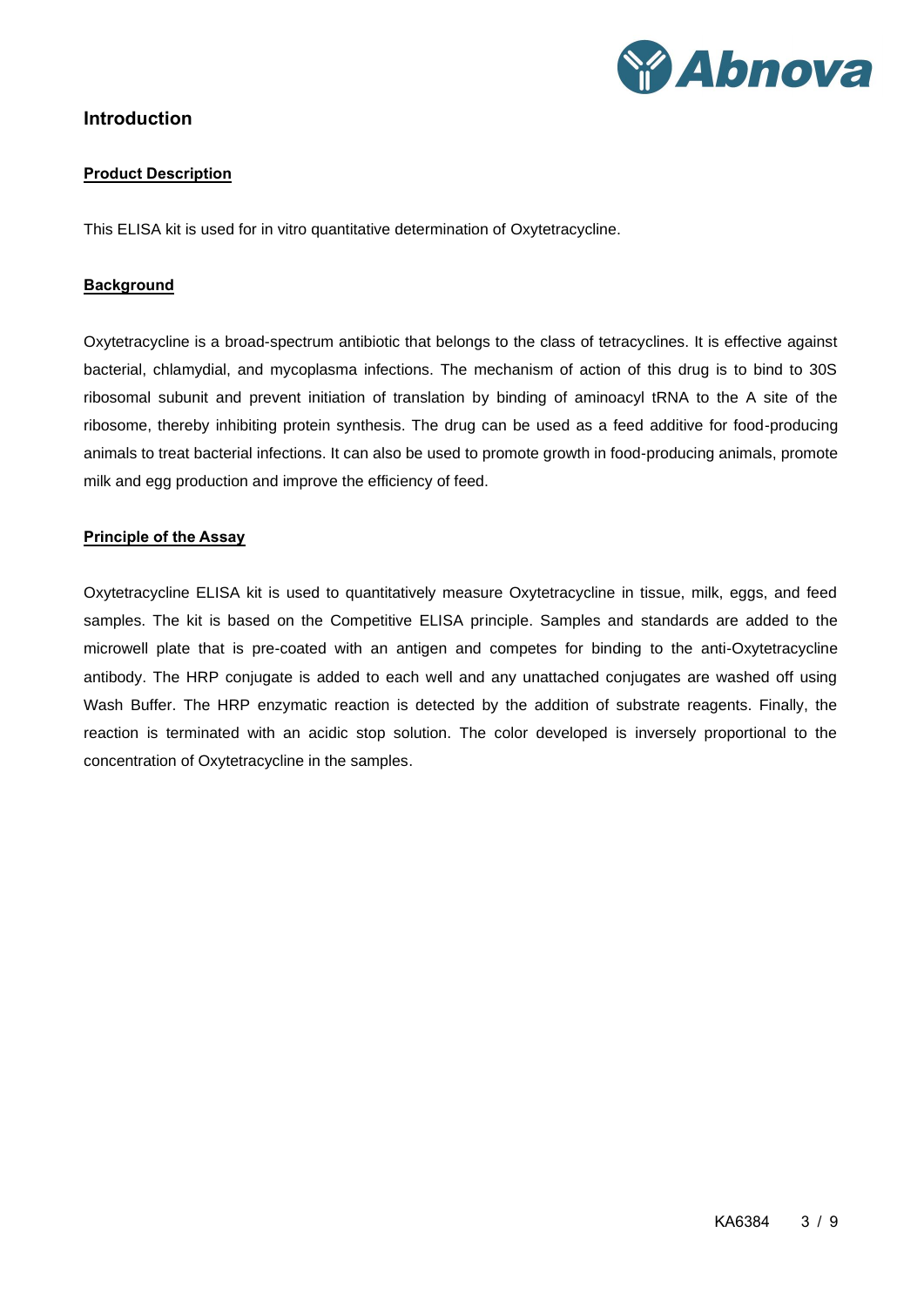

# <span id="page-3-1"></span><span id="page-3-0"></span>**General Information**

#### **Materials Supplied**

List of component

| Components                | Amount          |  |  |
|---------------------------|-----------------|--|--|
| Micro ELISA Plate         | 8 x 12 strips   |  |  |
| Standard (S0-S5)          | 6 X 1 mL        |  |  |
| <b>HRP Conjugate</b>      | 7 mL            |  |  |
| Antibody working solution | 7 mL            |  |  |
| Substrate A               | 6 mL            |  |  |
| Substrate B               | 6 mL            |  |  |
| <b>Stop Solution</b>      | 6 mL            |  |  |
| Wash Buffer (20X)         | $25 \text{ mL}$ |  |  |
| Sample Diluent (20X)      | 50 mL           |  |  |
| Plate Sealer              | 3               |  |  |

#### <span id="page-3-2"></span>**Storage Instruction**

The entire kit may be stored at 4°C for up to 12 months from the date of shipment. Opened kit may be stable for 1 month at 4°C.

#### <span id="page-3-3"></span>**Materials Required but Not Supplied**

- ✓ Chemicals: deionized water, Trichloroacetic acid, Na<sup>2</sup> Fe(CN)5NO.2H2O, ZnSO4.7H2O
- ✓ Microplate reader, Nitrogen evaporator
- ✓ Clean eppendorf tubes and graduated cylinders for preparing standards or sample dilutions
- <span id="page-3-4"></span>✓ Absorbent paper

#### **Precautions for Use**

FOR RESEARCH USE ONLY! Not to be used on humans.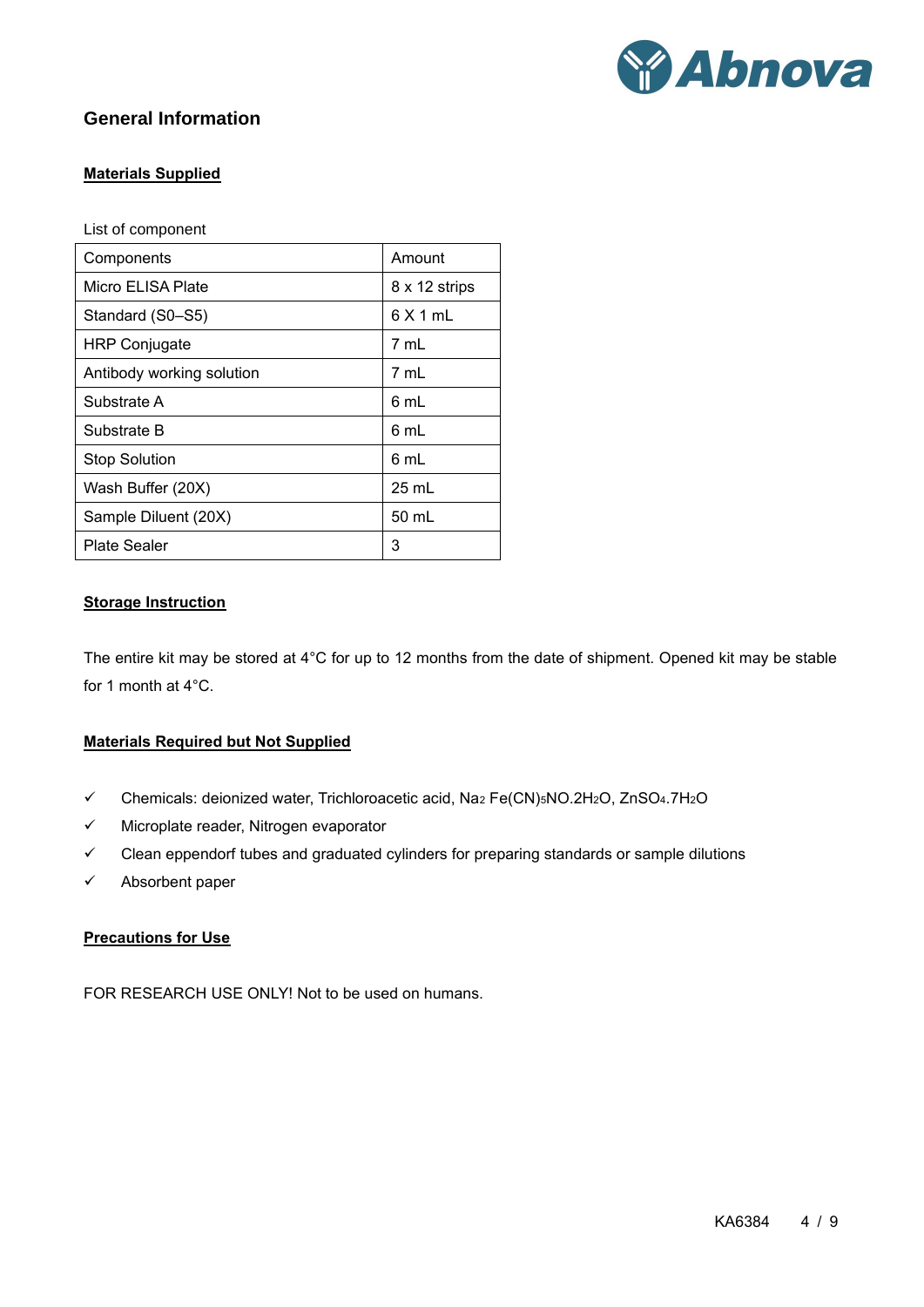

# <span id="page-4-1"></span><span id="page-4-0"></span>**Assay Protocol**

#### **Reagent Preparation**

*Note: Bring all reagents to room temperature (20-25°C) 30 minutes before use.*

*Before using the kit, spin the tubes and bring down all the components to the bottom of the tubes.*

- ✓ Wash Buffer (1X): Dilute 1 part of Wash buffer (20X) with 19 parts of deionized water. Prepare quantity as needed.
- Standards Preparation: Ready-to-use standards provided as follows.

| Standards   | S0 | O1<br>ັັ | co.<br>ےب | ິ<br>ບບ  | ິ<br>-54 | cс<br>v. |
|-------------|----|----------|-----------|----------|----------|----------|
| Conc. (ppb) |    | 0.3      | 0.9       | <u>.</u> | o<br>O.1 | 24.3     |

#### <span id="page-4-2"></span>**Sample Preparation**

*Note: The prepared sample maybe stored for up to one day at 2-8*°C*.*

- ✓ Sample Types: Tissue (muscle), Milk, Egg, Feed.
- ✓ Sample pre-treatment:

The following method must be used for pre-treatment of any kind of sample:

Note: Only the disposable tips can be used for the experiments and the tips must be changed when used for absorbing different reagents.

- $\checkmark$  Solution preparation before sample pre-treatment:
	- 1. 0.36M Na2Fe(CN)5NO.2H2O solution: Weigh 10.7 grams of Na2Fe(CN)5NO.2H2O and dissolve it in 100 mL of deionized water. Mix well. Note: Prepare fresh solution before the experiment.
	- 2. 1M ZnSO<sup>4</sup> solution: Weigh 28.8 grams of ZnSO4.7H2O and dissolve it in 100 mL of deionized water. Mix well.
	- 3. 1% Trichloroacetic acid solution: Weigh 1 gram of Trichloroacetic acid and dissolve it in 100 mL of deionized water. Mix well.
	- 4. Sample Diluent (1X): Dilute 1 part of Sample Diluent (20X) with 19 parts of deionized water. Mix well.

 $\checkmark$  Sample Preparation and pre-treatment (for livestock muscle tissue samples):

Detection limit: 6 ppb

- Take 1  $\pm$  0.01 grams of the homogenized tissue sample into a 50 mL centrifuge tube. Add 9 mL of Sample Diluent (1X). Mix for 10 mins. Centrifuge at 4000 r/min at room temperature (RT) for 10 mins.
- Take 50  $\mu$ L of the supernatant for the analysis.
- Fold of dilution of the sample: 10
- Sample Preparation and pre-treatment (for raw milk samples):

Detection limit: 6 ppb

Take 3 mL of the fresh raw milk sample into a 5 mL centrifuge tube. Centrifuge at 4000 r/min at 4–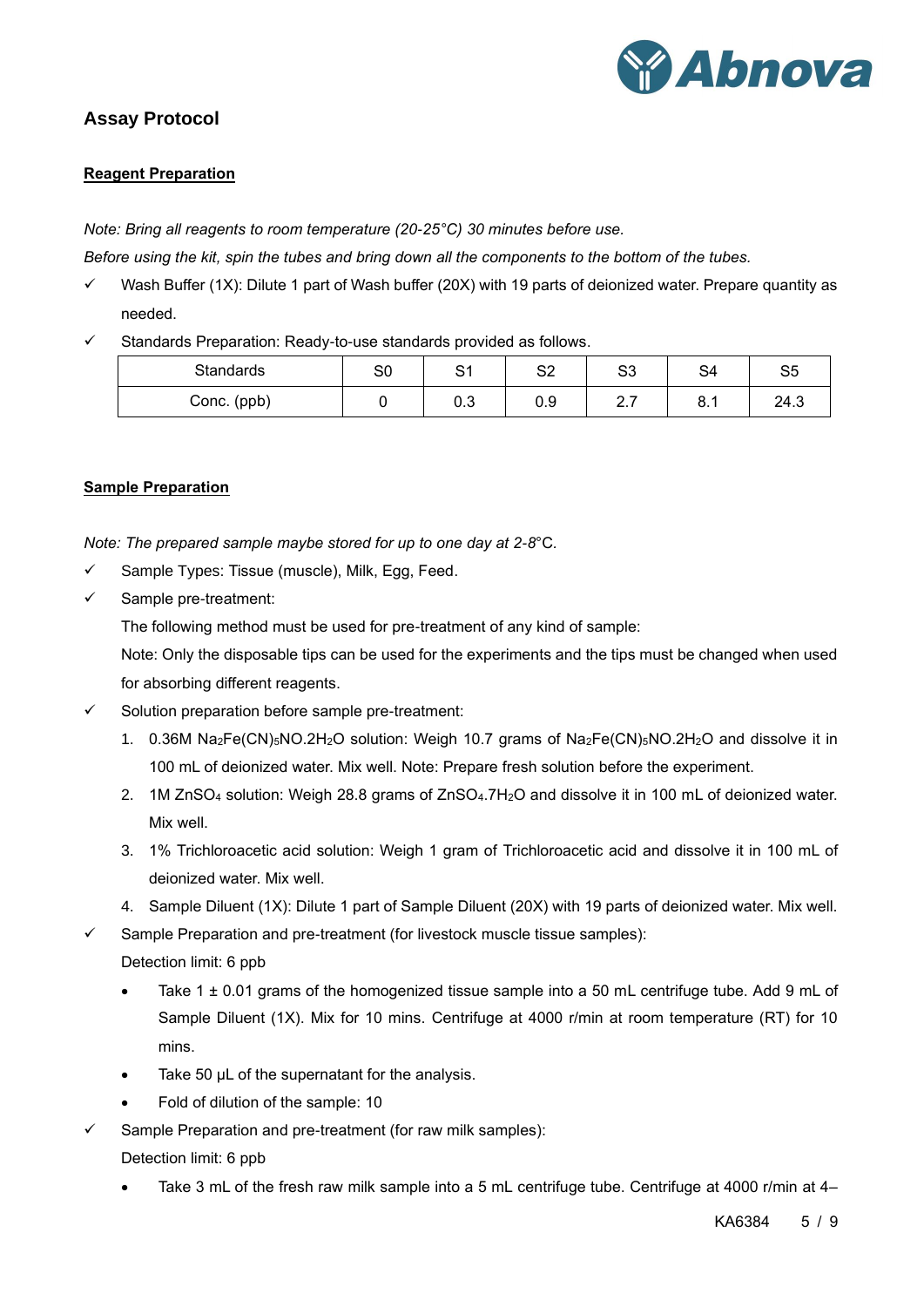

10°C for 10 mins. If the centrifuge does not have a temperature regulator/refrigeration, chill the sample to approx. 10°C before centrifugation.deionized.

- Discard the upper fat layer, take 2 mL of the lower layer of milk in a new centrifuge tube and add 50 µL of 0.36M Na2Fe(CN)5NO.2H2O solution. Mix for 90 secs. Add 50 µL of 1M ZnSO<sup>4</sup> solution. Mix for 1 min.
- Centrifuge at 3000 r/min at RT for 10 mins. Take 50 µL of the supernatant in a new 2 mL centrifuge tube and add 450 µL of deionized water. Mix for 30 secs.
- Take 50  $\mu$ L of the supernatant for the analysis.
- Fold of dilution of the sample: 10
- $\checkmark$  Sample Preparation and pre-treatment (for egg samples):

Detection limit: 6 ppb

- Take 1  $\pm$  0.01 grams of the homogenized egg sample into a 50 mL centrifuge tube. Add 5 mL of deionized water. Mix for 2 mins. Centrifuge at 4000 r/min at room temperature (RT) for 10 mins.
- Take 1 mL of the supernatant in a new centrifuge tube and add 1 mL of Sample Diluent (1X). Mix for 30 secs. Centrifuge at 4000 r/min at room temperature (RT) for 5 mins.
- Take 50 µL of this mixture for the analysis.
- Fold of dilution of the sample: 12
- Sample Preparation and pre-treatment (for feed samples):

Detection limit: 400 ppb

- Take 1  $\pm$  0.01 grams of the feed sample into a 50 mL centrifuge tube. Add 5 mL of the 1% Trichloroacetic acid solution. Mix for 10 mins. Centrifuge at 4000 r/min at room temperature (RT) for 10 mins.
- Take 40 µL of the supernatant in a new centrifuge tube and add 1.56 mL of Sample Diluent (1X). Mix for 30 secs.
- Take 50 µL of this mixture for the analysis.
- Fold of dilution of the sample: 200

#### <span id="page-5-0"></span>**Assay Procedure**

*Note: Bring all reagents and samples to room temperature 30 minutes prior to the assay. It is recommended*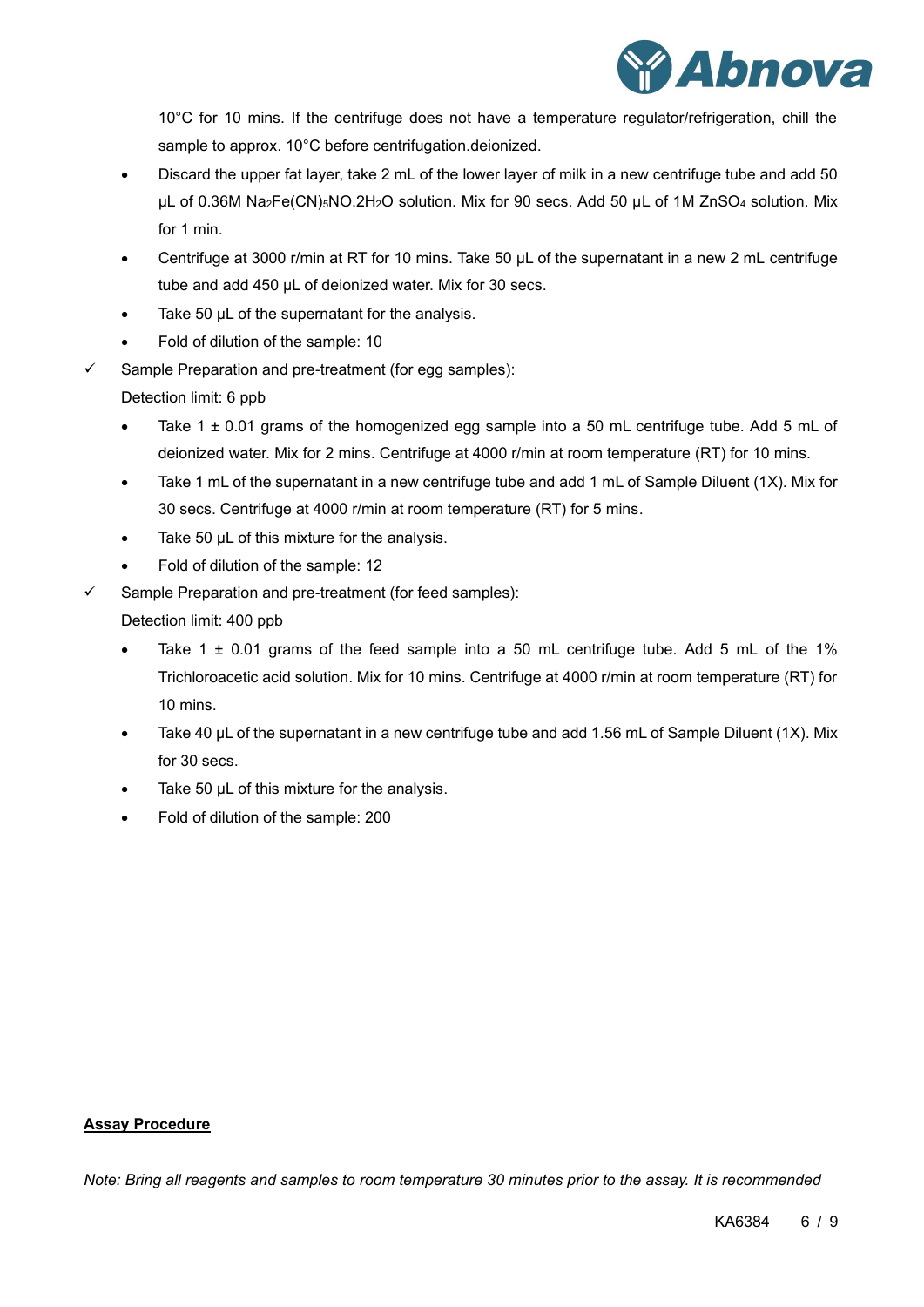

*that all standards and samples be run at least in duplicate. A standard curve must be run with each assay.*

- 1. Add 50 µL of the sample or standards to separate duplicate wells. Add 50 µL HRP Conjugate and 50 µL of the Antibody working solution into each well. Mix gently for 10 secs by shaking the plate manually, seal the microplate with the plate sealer, and incubate in dark at 25°C for 30 minutes in the dark.
- 2. Remove the plate sealer carefully, aspirate liquid out of microwells, and add 260 µL of Wash Buffer (1X) to each well. Wash for 30 secs, and then discard the buffer. Repeat the washing step four times. After the final wash step, tap to dry (if there are the bubbles after tapping, remove them with the clean tips).
- 3. Add 50 µL of the Substrate A and then add 50 µL of the Substrate B into each well. Mix gently for 5 secs by shaking the plate manually, and incubate at 25ºC for 15 mins in dark.
- 4. Add 50 µL of the Stop Solution into each well. Mix gently for 10 secs by shaking the plate manually. Set the wavelength of the microplate reader at 450 nm to determine the OD value (Recommend reading the OD value at the wavelength 450 nm within 5 mins).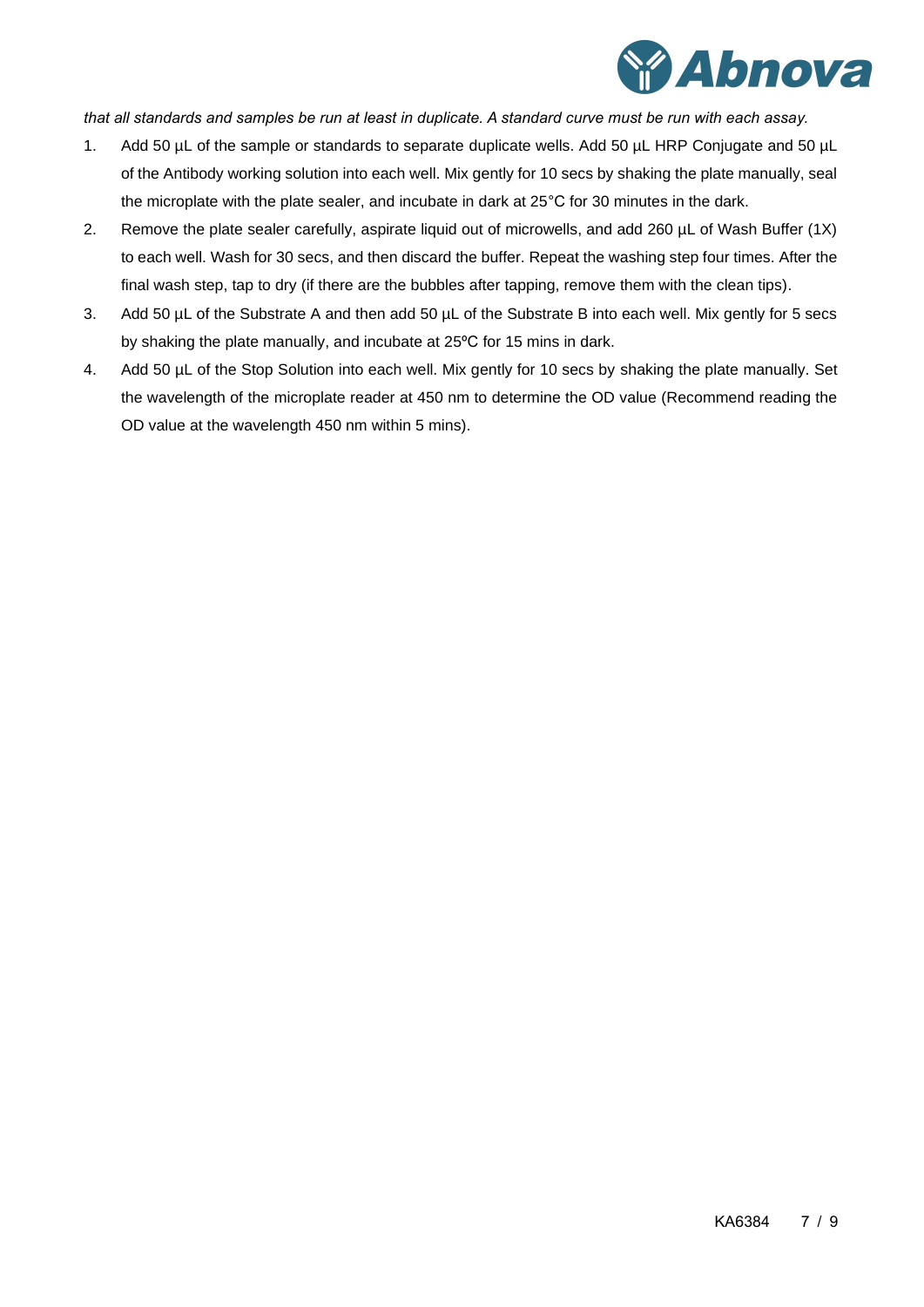

# <span id="page-7-1"></span><span id="page-7-0"></span>**Data Analysis**

#### **Calculation of Results**

✓ Quantitative determination

The mean values of the absorbance values obtained for the standards and the samples are divided by the absorbance value of the first standard (zero standard) and multiplied by 100%. The zero standard is thus made equal to 100% and the absorbance values are quoted in percentages.

Absorbance Value  $(\%) = B/B_0 \times 100\%$ 

B: The average absorbance value of the sample or standard.

B<sub>0</sub>: The average absorbance value of the 0 ppb standard.

To draw a standard curve: Plot the absorbance value of standards as y-axis, logarithmic of the concentration of the Oxytetracycline standards solution (ppb) as x-axis. The Oxytetracycline concentration of each sample (ppb), which can be read from the calibration curve, is multiplied by the corresponding dilution factor of each sample followed, and the actual concentration of sample is obtained.

#### <span id="page-7-2"></span>**Performance Characteristics**

- $\checkmark$  Sensitivity: 0.3 ppb.
- $\checkmark$  Detection Limit: 6 ppb for muscle, milk, egg, 400 ppb for feed.
- ✓ Cross reaction: Oxytetracycline 100%, Chlortetracycline 300%, Tetracycline 206%, Doxycycline 18.5%.